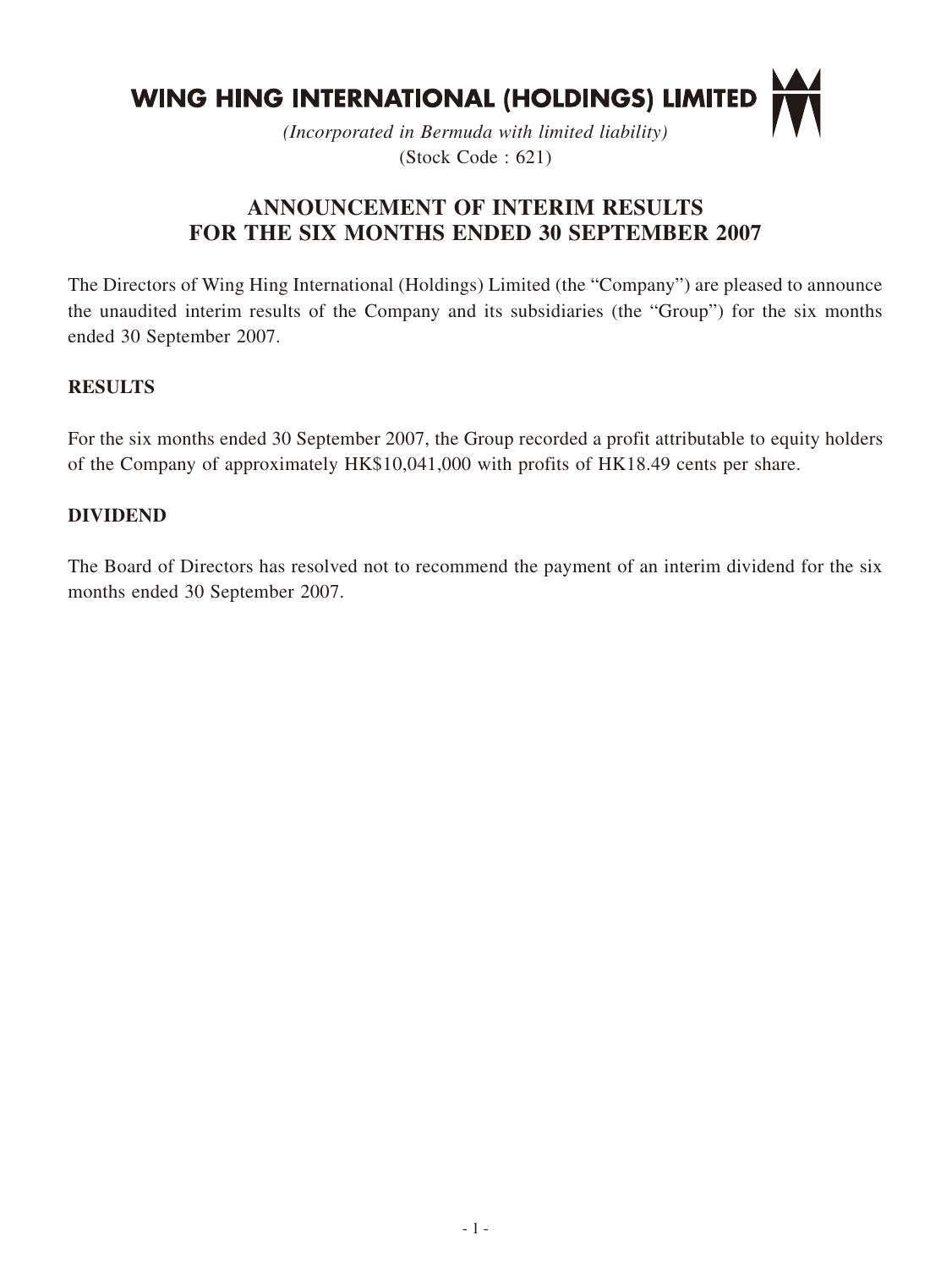# **CONDENSED CONSOLIDATED PROFIT AND LOSS ACCOUNT**

*For the six months ended 30 September 2007*

|                                                          |                | Six months ended |             |
|----------------------------------------------------------|----------------|------------------|-------------|
|                                                          | 30 September   |                  |             |
|                                                          |                | 2007             | 2006        |
|                                                          |                | (Unaudited)      | (Unaudited) |
|                                                          | <b>Notes</b>   | <b>HK\$'000</b>  | HK\$'000    |
| Revenue                                                  | $\overline{2}$ | 327,015          | 226,978     |
| Cost of sales                                            |                | (305, 837)       | (206, 210)  |
| Gross profit                                             |                | 21,178           | 20,768      |
| Other income                                             |                | 7,934            | 25,739      |
| Other gains and losses                                   |                | 1,497            | 32          |
| Administrative and operating expenses                    |                | (15, 543)        | (39, 490)   |
| Share of (losses)/profits of jointly-controlled entities |                | (4,283)          | 1,122       |
| Share of losses of associates                            |                | (768)            | (322)       |
| Finance costs                                            |                | (143)            | (500)       |
| Profit before tax                                        |                | 9,872            | 7,349       |
| Income tax credit/(expense)                              | $\overline{4}$ | 170              | (511)       |
| Profit for the period                                    | $\mathfrak{H}$ | 10,042           | 6,838       |
| Attributable to:                                         |                |                  |             |
| Equity holders of the Company                            |                | 10,041           | 5,597       |
| Minority interests                                       |                | $\mathbf{1}$     | 1,241       |
|                                                          |                | 10,042           | 6,838       |
| Earnings per share                                       |                |                  |             |
| <b>Basic</b>                                             | $\mathfrak{Z}$ | 18.49 cents      | 12.13 cents |
| Diluted                                                  | $\mathfrak{Z}$ | N/A              | N/A         |
|                                                          |                |                  |             |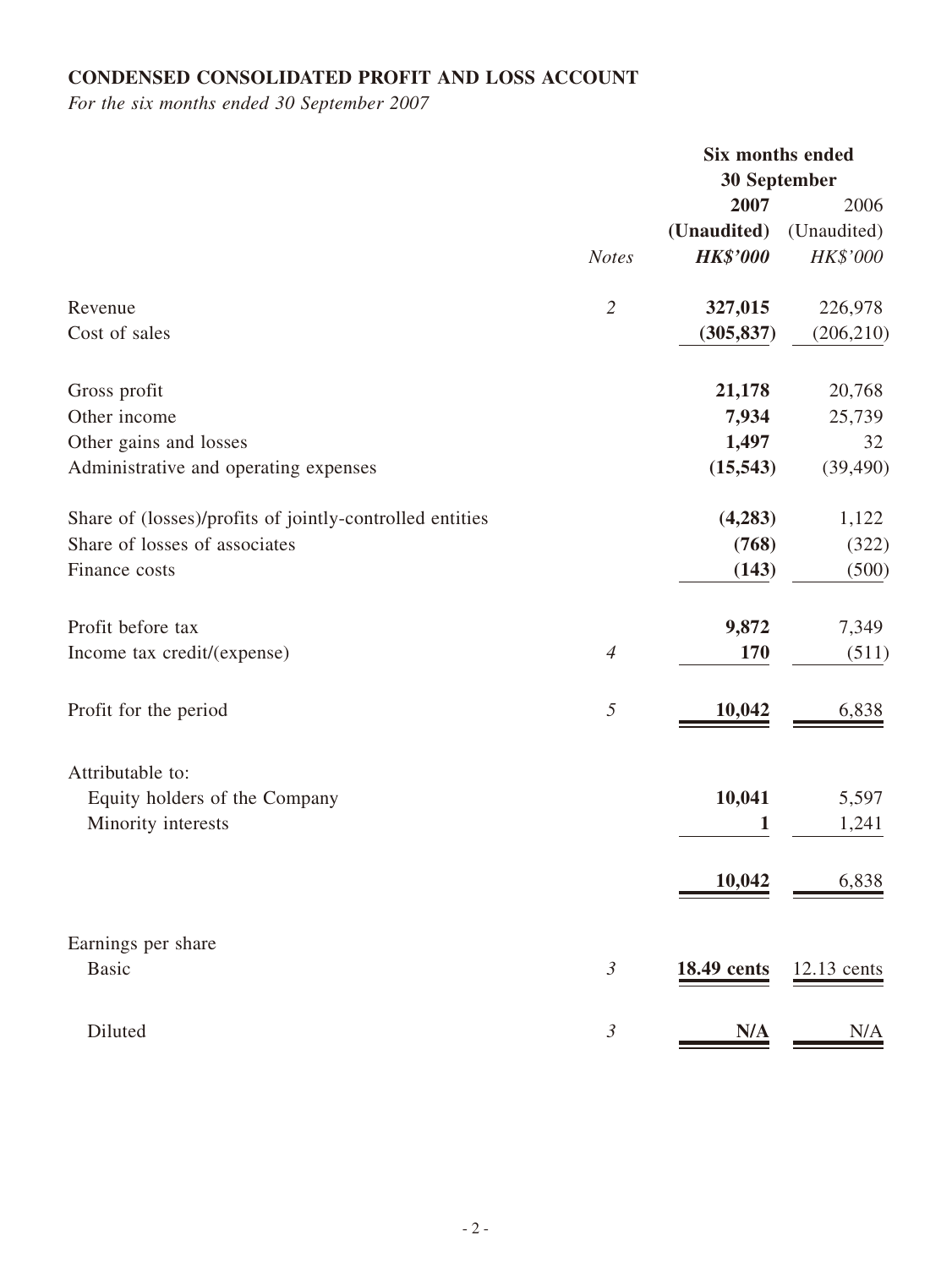# **CONDENSED CONSOLIDATED BALANCE SHEET**

*At 30 September 2007*

|                                                      |                | <b>30 September</b> | 31 March  |
|------------------------------------------------------|----------------|---------------------|-----------|
|                                                      |                | 2007                | 2007      |
|                                                      |                | (Unaudited)         | (Audited) |
|                                                      | <b>Notes</b>   | <b>HK\$'000</b>     | HK\$'000  |
| NON-CURRENT ASSETS                                   |                |                     |           |
| Investment property                                  |                | 4,800               | 4,800     |
| Prepaid lease payments                               |                | 667                 | 675       |
| Property, plant and equipment                        |                | 16,599              | 21,198    |
| Goodwill                                             |                | 1,943               | 1,943     |
| Interests in jointly-controlled entities             |                | 5,026               | 9,309     |
| Interests in associates                              |                | 21,426              | 21,039    |
| Available-for-sale investment                        |                | 1                   | 1         |
| Amount due from an investee entity                   |                | 17,136              | 16,604    |
| Contract retention receivables                       | 6              | 5,752               | 2,154     |
| Deferred tax assets                                  |                | 439                 | 104       |
|                                                      |                |                     |           |
|                                                      |                | 73,789              | 77,827    |
| <b>CURRENT ASSETS</b>                                |                |                     |           |
| Accounts receivable                                  | 6              | 111,396             | 95,357    |
| Other receivables                                    |                | 32,551              | 26,987    |
| Pledged bank deposits                                | 12             | 16,675              | 16,675    |
| Bank balances and cash                               |                | 47,295              | 33,742    |
|                                                      |                | 207,917             | 172,761   |
|                                                      |                |                     |           |
| <b>CURRENT LIABILITIES</b>                           |                |                     |           |
| Accounts payable                                     | $\overline{7}$ | 94,930              | 73,583    |
| Other payables                                       |                | 7,825               | 7,911     |
| Bank borrowings, secured                             |                | 868                 | 846       |
|                                                      |                | 103,623             | 82,340    |
| NET CURRENT ASSETS                                   |                | 104,294             | 90,421    |
| TOTAL ASSETS LESS CURRENT LIABILITIES                |                | 178,083             | 168,248   |
|                                                      |                |                     |           |
| <b>CAPITAL AND RESERVES</b>                          |                |                     |           |
| Share capital                                        | 8              | 54,300              | 54,300    |
| Reserves                                             |                | 117,285             | 106,511   |
| Equity attributable to equity holders of the Company |                | 171,585             | 160,811   |
| Minority interests                                   |                | 2,952               | 2,951     |
|                                                      |                |                     |           |
| <b>TOTAL EQUITY</b>                                  |                | 174,537             | 163,762   |
| NON-CURRENT LIABILITIES                              |                |                     |           |
| Bank borrowings, secured                             |                | 2,287               | 2,658     |
| Deferred tax liabilities                             |                | 1,259               | 1,828     |
|                                                      |                | 3,546               | 4,486     |
|                                                      |                |                     | 168,248   |
|                                                      |                | 178,083             |           |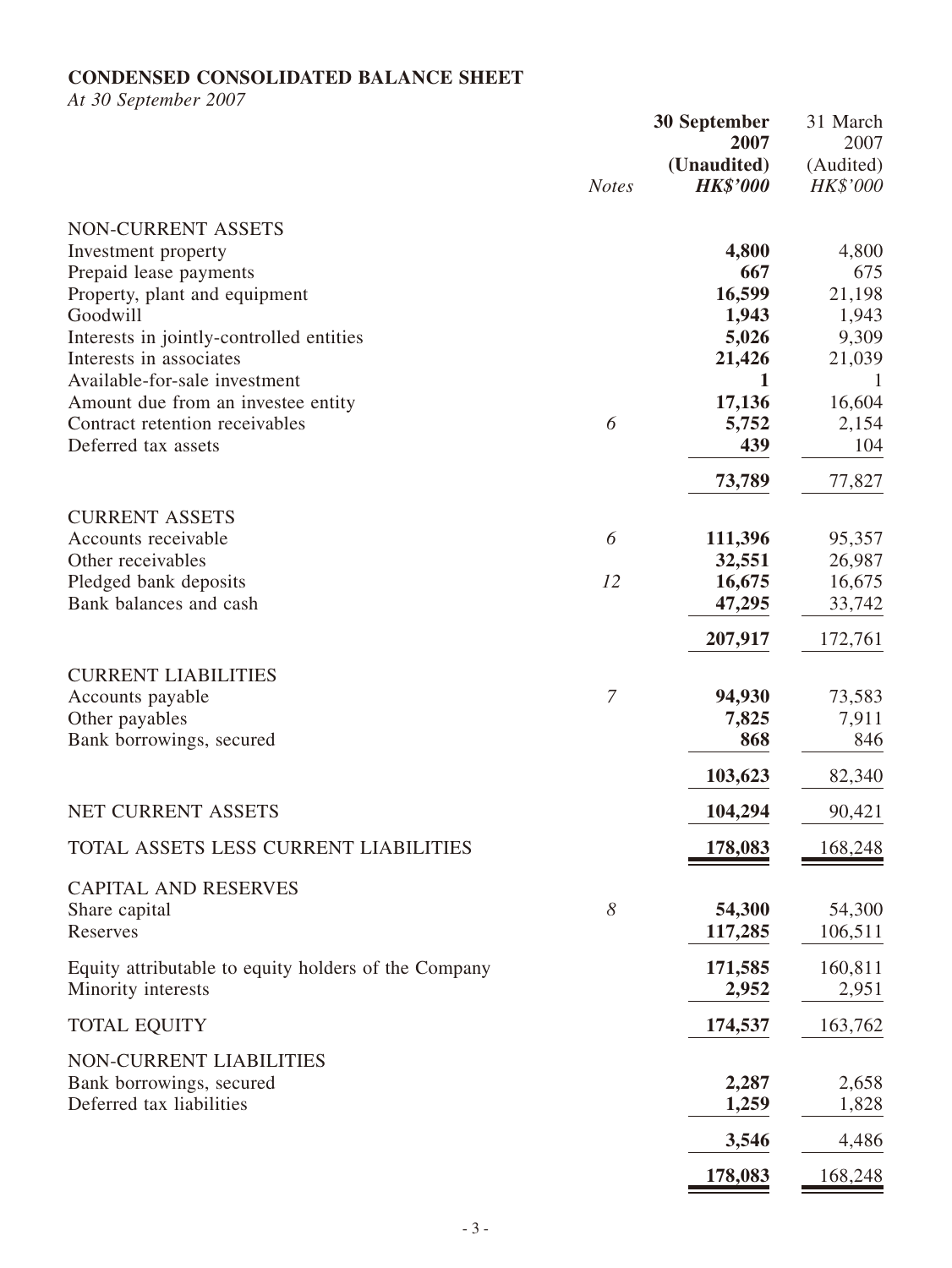## **NOTES TO THE UNAUDITED CONDENSED CONSOLIDATED FINANCIAL STATEMENTS**

*For the six months ended 30 September 2007*

#### **1. Principal accounting policies**

The unaudited condensed consolidated interim financial statements ("interim financial statements") have been prepared in accordance with the applicable disclosure requirements of Appendix 16 of the Rules Governing the Listing of Securities on The Stock Exchange of Hong Kong Limited (the "Exchange") and with Hong Kong Accounting Standard ("HKAS") 34 "Interim Financial Reporting" issued by the Hong Kong Institute of Certified Public Accountants (the "HKICPA").

The interim financial statements have been prepared under the historical cost convention except for certain properties, plant and equipment and financial instruments, which are measured at revalued amounts or fair values, as appropriate. The accounting policies adopted in the preparation of the interim financial statements are consistent with those followed in the preparation of the Group's annual financial statements for the year ended 31 March 2007.

During this period, the Group has applied, for the first time, a number of new standards, amendments and interpretations (the "new HKFRSs") issued by the HKICPA, which are effective for accounting periods commencing on or after 1 April 2007. The adoption of these new HKFRSs has no material effect on the results or financial position of the Group for the current or prior accounting periods.

The Group has not early applied the following new standards, amendments or interpretations that have been issued but are not yet effective. The directors of the Company anticipate that the application of these standards, amendments or interpretations will have no material impact on the results and the financial position of the Group.

| HKAS 23 (Revised)    | Borrowing Costs <sup>1</sup>                                    |
|----------------------|-----------------------------------------------------------------|
| HKFRS 8              | Operating Segments <sup>1</sup>                                 |
| $HK(IFRIC) - INT 12$ | Service Concession Arrangements <sup>2</sup>                    |
| $HK(IFRIC) - INT 13$ | Customer Loyalty Programmes <sup>3</sup>                        |
| $HK(IFRIC) - INT 14$ | HKAS 19 – The Limit on a Defined Benefit Asset,                 |
|                      | Minimum Funding Requirements and their Interaction <sup>2</sup> |

<sup>1</sup> Effective for annual periods beginning on or after 1 January 2009

<sup>2</sup> Effective for annual periods beginning on or after 1 January 2008

<sup>3</sup> Effective for annual periods beginning on or after 1 July 2008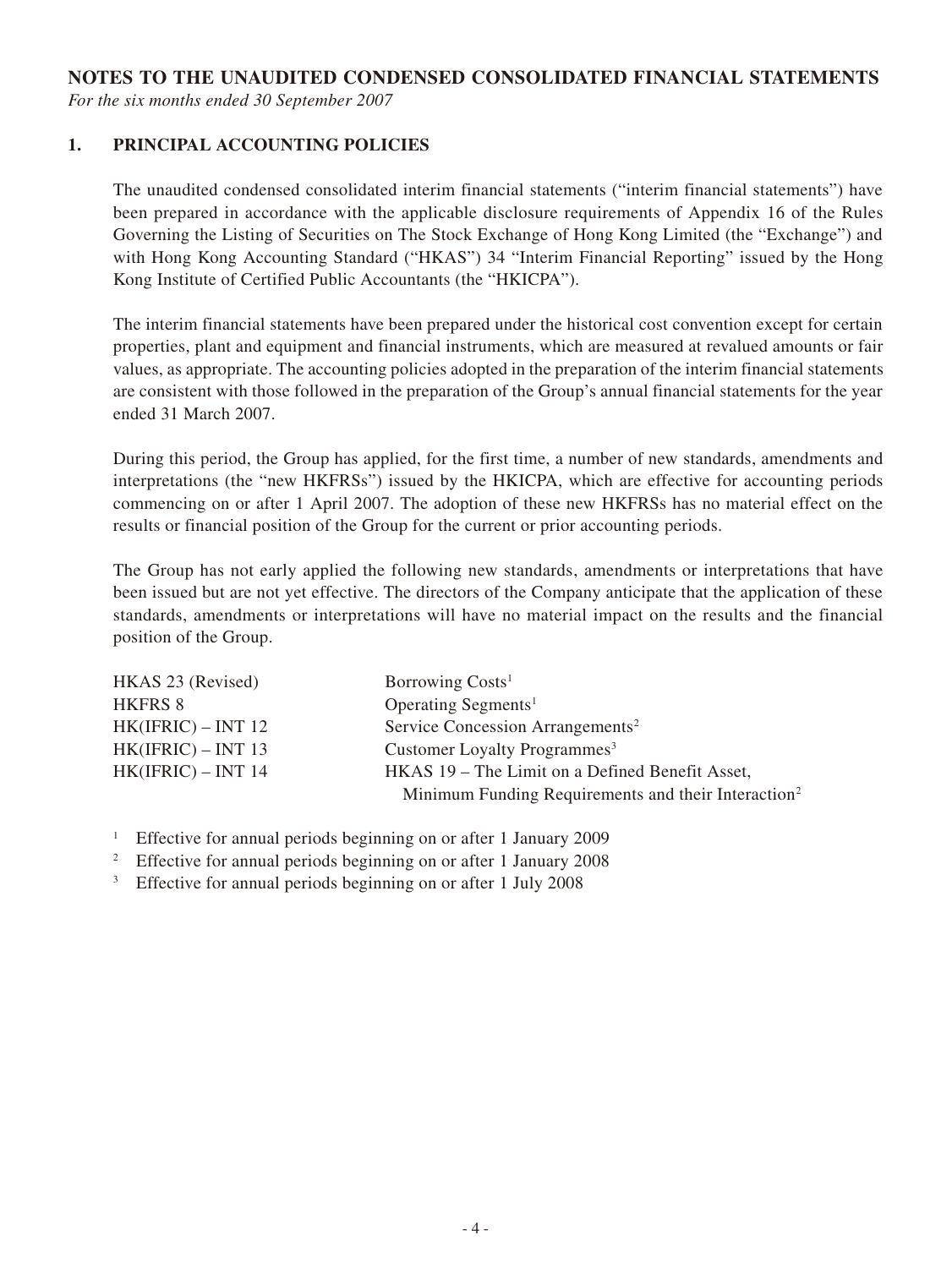### **2. Revenue**

The Group is principally engaged in the undertaking of superstructure construction, foundation piling, substructure works, slope improvement, special construction projects, interior decoration and landscaping works in Hong Kong. An analysis of the Group's revenue for the period is as follow:

|                               | Six months ended<br><b>30 September</b> |             |
|-------------------------------|-----------------------------------------|-------------|
|                               |                                         |             |
|                               | 2007                                    | 2006        |
|                               | (Unaudited)                             | (Unaudited) |
|                               | <b>HK\$'000</b>                         | HK\$'000    |
| Construction contract revenue | 311,507                                 | 209,228     |
| Revenue from sales of goods   | 15,508                                  | 17,750      |
|                               | 327,015                                 | 226,978     |

#### **3. Earnings per share**

The calculations of basic and diluted earnings per share are based on the Group's profit attributable to equity holders of the Company for the six months ended 30 September 2007 of approximately HK\$10,041,000 (2006: HK\$5,597,000).

The basic earnings per share is based on the weighted average number of shares in issue during the six months ended 30 September 2007 of 54,300,000 (2006: 46,145,055). No diluted earnings per share for the six months ended 30 September 2007 has been presented as the exercise price of the Company's outstanding warrants was higher than the average market price for shares for the period ended 30 September 2007.

#### **4. Income tax credit/(expense)**

- (a) Hong Kong profits tax is calculated at 17.5% (six months ended 30 September 2006: 17.5%) of the estimated assessable profits for the period. Deferred tax on deductible/taxable temporary differences reversed during the period has been charged/credited to the profit and loss account using the applicable rates of tax in Hong Kong.
- (b) The tax credit/(charge) for the period is made up as follows:

|              | <b>Six months ended</b> |              |  |
|--------------|-------------------------|--------------|--|
|              |                         | 30 September |  |
|              | 2007                    | 2006         |  |
|              | (Unaudited)             | (Unaudited)  |  |
|              | <b>HK\$'000</b>         | HK\$'000     |  |
| Current tax  |                         |              |  |
| - Hong Kong  |                         | (549)        |  |
| Deferred tax | 170                     | 38           |  |
|              |                         |              |  |
|              | 170                     | (511)        |  |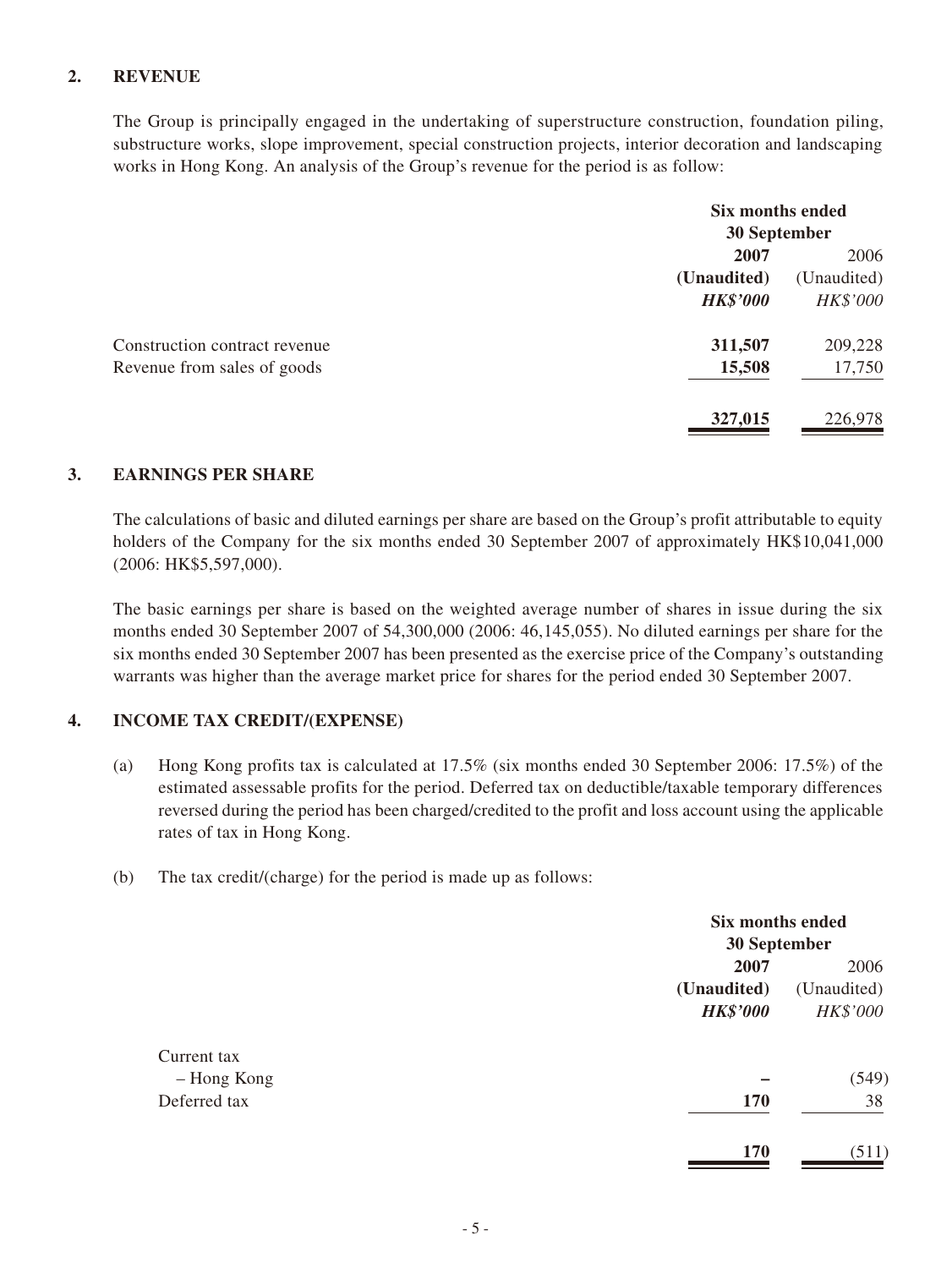# **5. Profit for the period**

The Group's profit for the period has been arrived at after charging/(crediting):

|                                                                                                                                                                                            | <b>Six months ended</b><br>30 September |                                 |
|--------------------------------------------------------------------------------------------------------------------------------------------------------------------------------------------|-----------------------------------------|---------------------------------|
|                                                                                                                                                                                            | 2007<br>(Unaudited)<br><b>HK\$'000</b>  | 2006<br>(Unaudited)<br>HK\$'000 |
| Cost of services and inventories recognized as an expense                                                                                                                                  | 305,837                                 | 206,210                         |
| Depreciation for property, plant and equipment<br>Less: Amounts capitalized in construction contracts                                                                                      | 2,427<br>(1,791)                        | 2,504<br>(1, 839)               |
|                                                                                                                                                                                            | 636                                     | 665                             |
| Minimum lease payments paid under operating<br>leases during the period:                                                                                                                   |                                         |                                 |
| Leasehold land and buildings<br>Less: Amounts capitalized in construction contracts                                                                                                        | 228                                     | 866<br>(442)                    |
|                                                                                                                                                                                            | 228                                     | 424                             |
| Plant and machinery<br>Less: Amounts capitalized in construction contracts                                                                                                                 | 548<br>(548)                            | 3,021<br>(3,021)                |
|                                                                                                                                                                                            | 228                                     | 424                             |
| Employee benefits expense (including directors' remuneration):<br>Wages and salaries<br>Contributions to retirement benefits scheme<br>Less: Amounts capitalized in construction contracts | 24,340<br>811<br>(13,982)               | 45,401<br>1,680<br>(13,221)     |
|                                                                                                                                                                                            | 11,169                                  | 33,860                          |
| Impairment losses reversed in respect of<br>amounts due from an associate                                                                                                                  |                                         | (129)                           |
| (Profit)/Loss on disposal of property, plant and equipment                                                                                                                                 | (1, 497)                                | 97                              |
| Amortization of prepaid lease payments                                                                                                                                                     | 8                                       | 8                               |
| Interest income                                                                                                                                                                            | (654)                                   |                                 |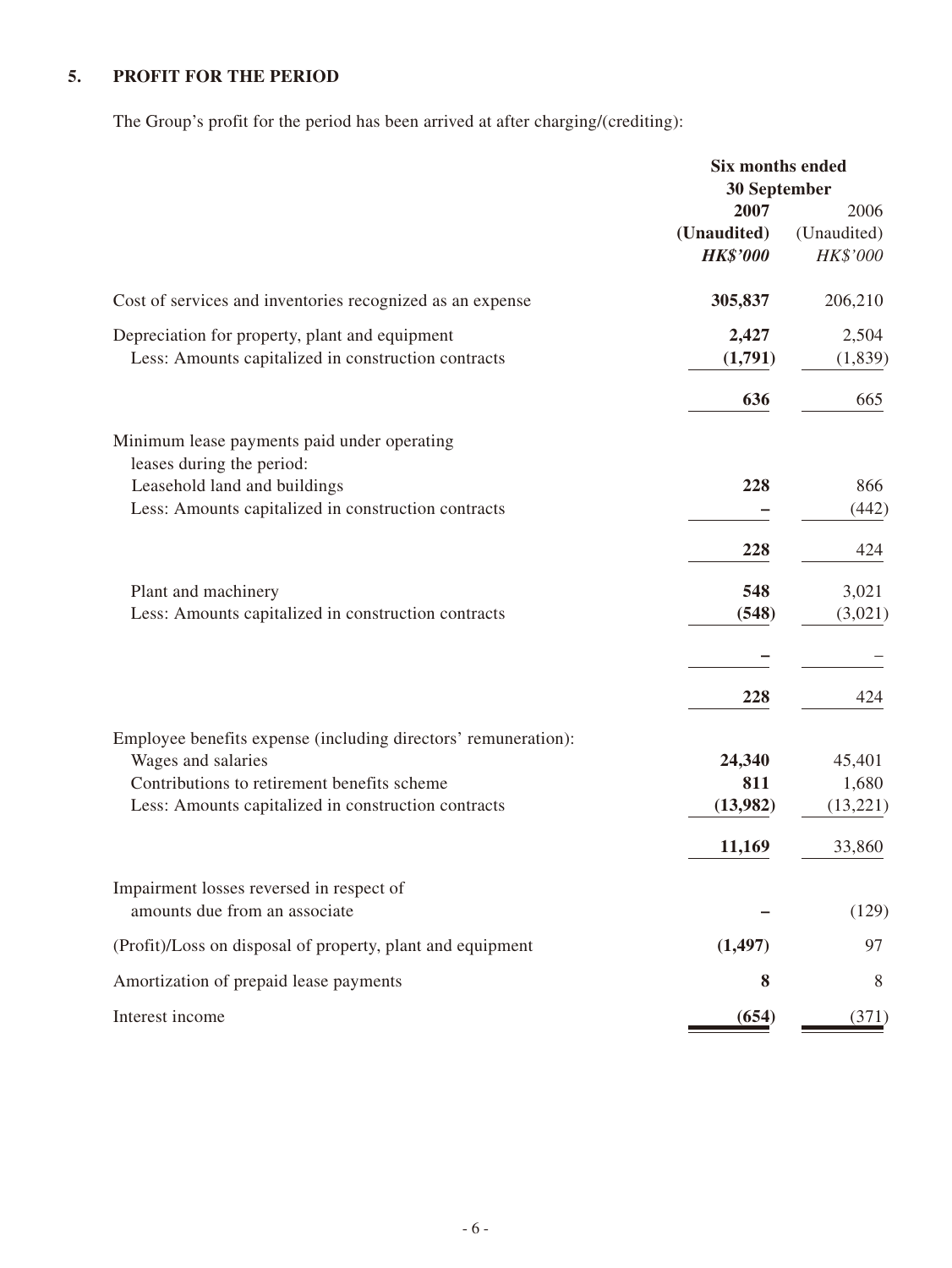## **6. Accounts receivable**

An aged analysis of the Group's accounts receivable, inclusive of contract retention receivables classified as non-current assets, as at 30 September 2007 is as follows:

|                                                      | 30 September    | 31 March  |
|------------------------------------------------------|-----------------|-----------|
|                                                      | 2007            | 2007      |
|                                                      | (Unaudited)     | (Audited) |
|                                                      | <b>HK\$'000</b> | HK\$'000  |
| Accounts receivable, with aged analysis              |                 |           |
| Current to 90 days                                   | 63,227          | 45,153    |
| 91 days to 180 days                                  | 25              | 276       |
| 181 days to 365 days                                 | 599             | 70        |
| Over 365 days                                        | 28,196          | 29,715    |
|                                                      | 92,047          | 75,214    |
| Less: accumulated impairment                         | (27, 831)       | (27, 333) |
|                                                      | 64,216          | 47,881    |
| <b>Contract retention receivables</b>                |                 |           |
| Retentions held by contract customers                | 33,753          | 33,606    |
| Less: accumulated impairment                         | (9, 859)        | (9, 859)  |
|                                                      | 23,894          | 23,747    |
| Less: contract retention receivables classified      |                 |           |
| as non-current assets                                | (5,752)         | (2,154)   |
| Retentions held by contract customers                |                 |           |
| included in accounts receivable under current assets | 18,142          | 21,593    |
| Amounts due from contract customers                  | 29,038          | 25,883    |
| Total accounts receivable as shown under             |                 |           |
| current assets                                       | 111,396         | 95,357    |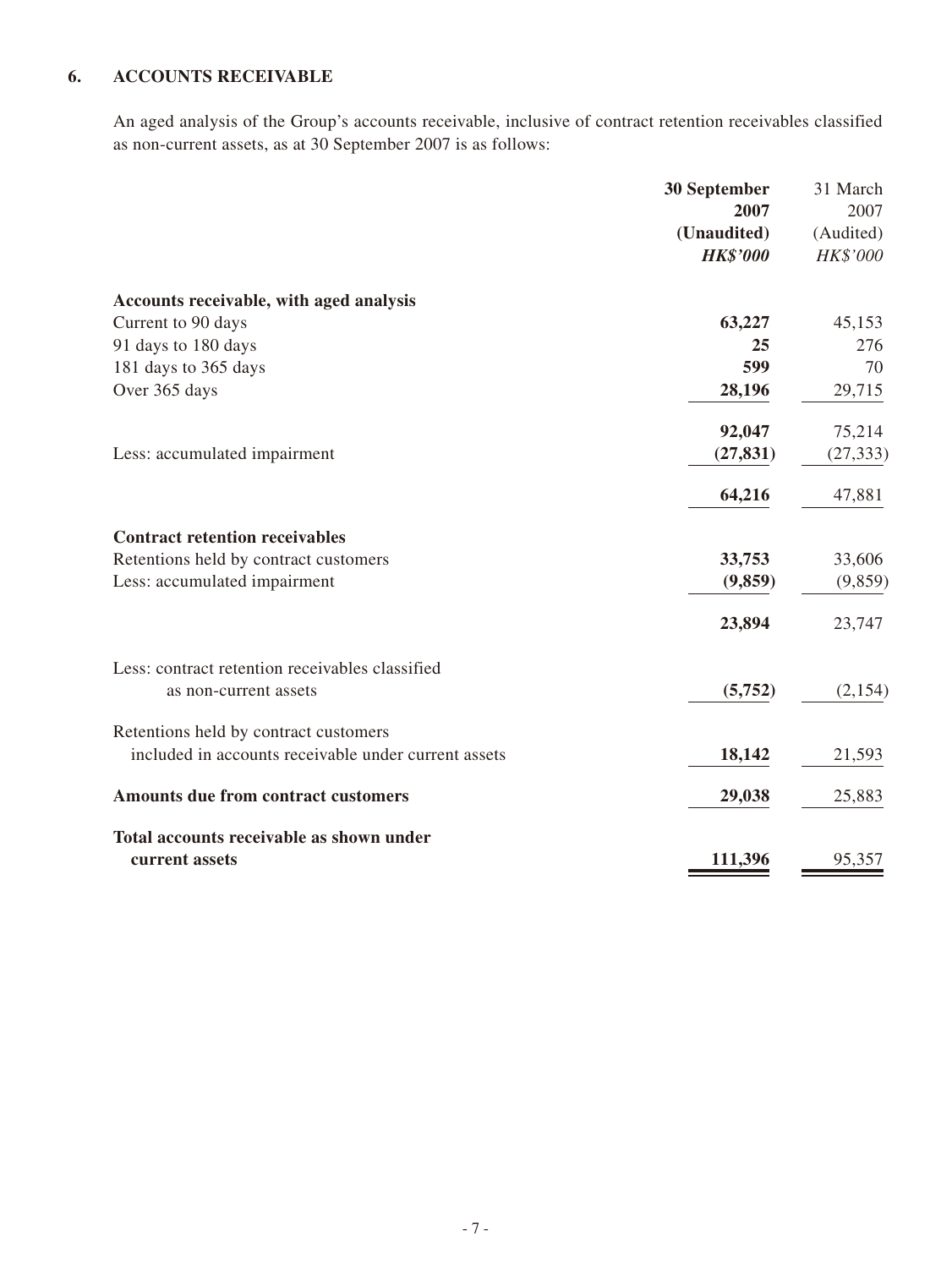## **6. Accounts receivable** *(Continued)*

Included in accounts receivable are amounts due from contract customers as follows:

|                                                                                   | 30 September<br>2007           | 31 March<br>2007      |
|-----------------------------------------------------------------------------------|--------------------------------|-----------------------|
|                                                                                   | (Unaudited)<br><b>HK\$'000</b> | (Audited)<br>HK\$'000 |
| Contract costs incurred plus recognized<br>profits less recognised losses to date | 882,116                        | 844,087               |
| Less: progress billings                                                           | (853,078)                      | (818, 204)            |
| Amounts due from contract customers                                               | 29,038                         | 25,883                |

## **7. Accounts payable**

An aged analysis of the Group's accounts payable as at 30 September 2007 is as follows:

| 30 September                                | 31 March  |
|---------------------------------------------|-----------|
| 2007                                        | 2007      |
| (Unaudited)                                 | (Audited) |
| <b>HK\$'000</b>                             | HK\$'000  |
| Accounts payable, with aged analysis        |           |
| 36,011<br>Current to 90 days                | 32,515    |
| 91 days to 180 days<br>7,747                | 3,646     |
| 8,955<br>181 days to 365 days               | 4,746     |
| 16,292<br>Over 365 days                     | 20,820    |
| 69,005                                      | 61,727    |
| 25,925<br>Amounts due to contract customers | 11,856    |
| Total accounts payable as shown under       |           |
| current liabilities<br>94,930               | 73,583    |

Included in accounts payable are amounts due to contract customers as follows:

|                                                                                   | <b>30 September</b><br>2007    | 31 March<br>2007      |
|-----------------------------------------------------------------------------------|--------------------------------|-----------------------|
|                                                                                   | (Unaudited)<br><b>HK\$'000</b> | (Audited)<br>HK\$'000 |
| Contract costs incurred plus recognized<br>profits less recognized losses to date | 384,326                        | 308,331               |
| Less: progress billings                                                           | (410, 251)                     | (320, 187)            |
| Amounts due to contract customers                                                 | (25, 925)                      | (11, 856)             |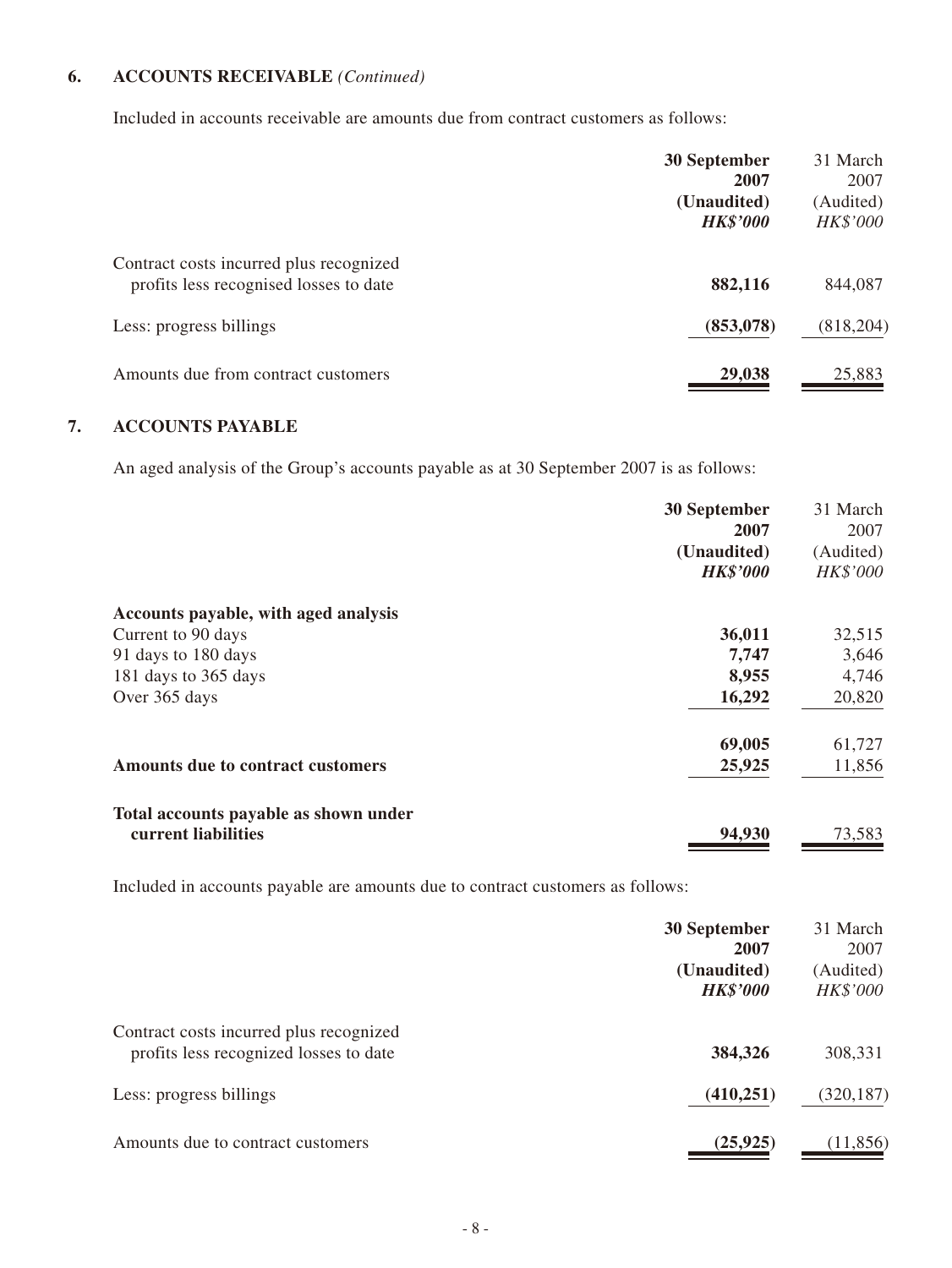#### **8. Share capital**

|                                                                            | Number of   | shares Share capital<br>HK\$'000 |
|----------------------------------------------------------------------------|-------------|----------------------------------|
| Authorized:                                                                |             |                                  |
| At 31 March 2007 and at 30 September 2007<br>Ordinary shares of HK\$1 each | 100,000,000 | 100,000                          |
| Issued and fully paid:                                                     |             |                                  |
| At 31 March 2007 and at 30 September 2007<br>Ordinary shares of HK\$1 each | 54,300,000  | 54,300                           |

#### **9. Contingent liabilities**

At balance sheet date, the Group had the following contingent liabilities:

|                                            | 30 September    | 31 March  |
|--------------------------------------------|-----------------|-----------|
|                                            | 2007            | 2007      |
|                                            | (Unaudited)     | (Audited) |
|                                            | <b>HK\$'000</b> | HK\$'000  |
| Guarantees in respect of performance bonds |                 |           |
| in favour of contract customers            | 41,502          | 54,138    |

Save as disclosed above, there was no material change in the Group's contingent liabilities as compared to the most recent published annual report.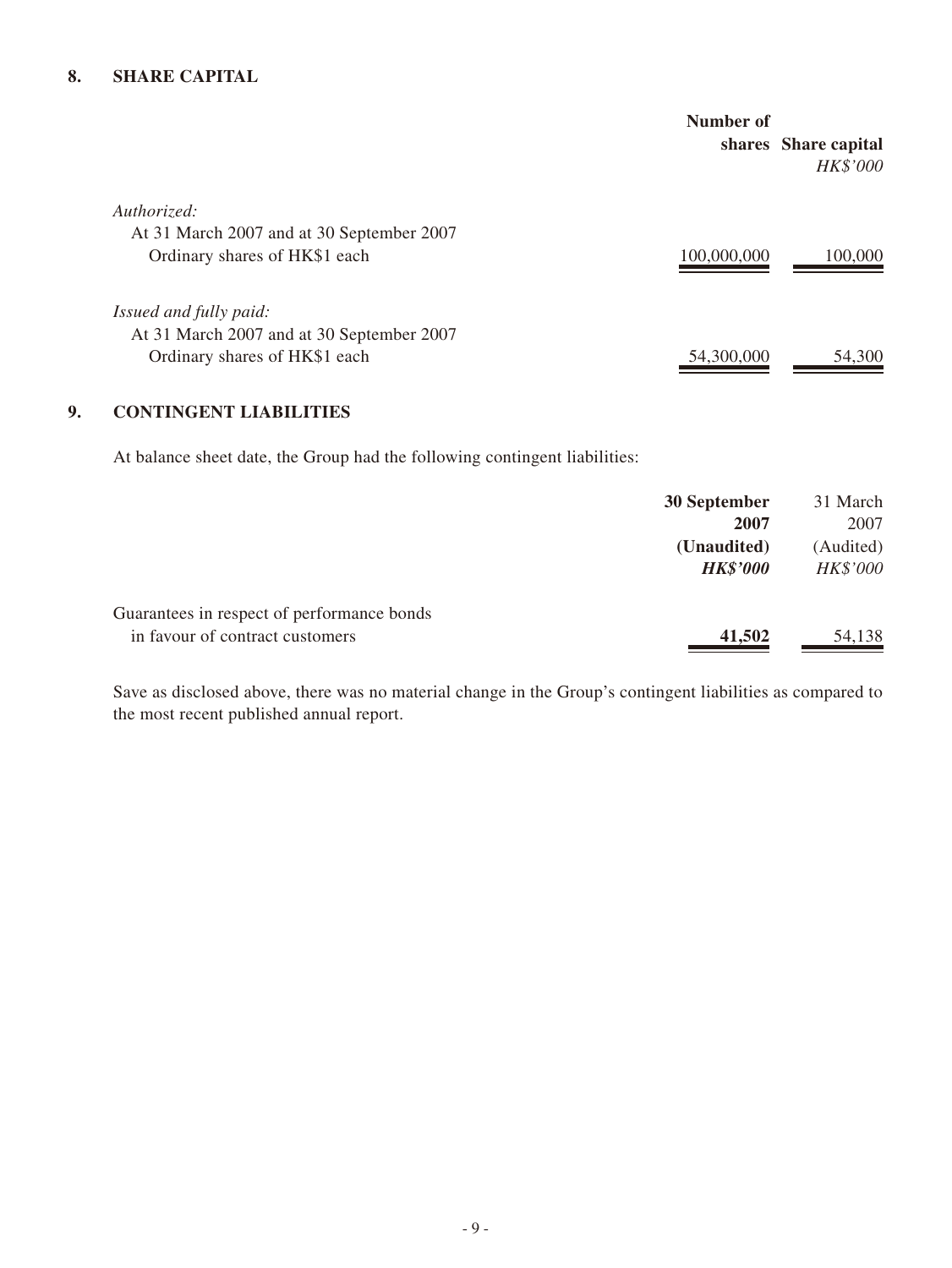### **10. Segment information**

The Group's operations are principally undertaken in Hong Kong SAR. An analysis of the Group's revenue and result by principal activities, in respect of the Group's operations for the six months ended 30 September 2007 is as follows:

#### **2007**

|                     | <b>Superstructure</b><br>works<br><b>HK\$'000</b> | <b>Foundation</b><br>piling,<br>substructure<br>works and<br>slope<br>construction improvement<br>works<br><b>HK\$'000</b> | <b>Special</b><br>construction<br>projects<br><b>HK\$'000</b> | <b>Interior</b><br>decoration<br>and<br>landscaping<br>works<br><b>HK\$'000</b> | Corporate<br>and<br>others<br><b>HK\$'000</b> | Eliminations Consolidated<br><b>HK\$'000</b> | <b>HK\$'000</b> |
|---------------------|---------------------------------------------------|----------------------------------------------------------------------------------------------------------------------------|---------------------------------------------------------------|---------------------------------------------------------------------------------|-----------------------------------------------|----------------------------------------------|-----------------|
| <b>REVENUE</b>      |                                                   |                                                                                                                            |                                                               |                                                                                 |                                               |                                              |                 |
| External sales      | 307,469                                           | 4,020                                                                                                                      |                                                               | 19                                                                              | 15,507                                        |                                              | 327,015         |
| Inter-segment sales |                                                   | 15,843                                                                                                                     |                                                               | 34,473                                                                          |                                               | (50,316)                                     |                 |
| Total               | 307,469                                           | 19,863                                                                                                                     |                                                               | 34,492                                                                          | 15,507                                        | (50, 316)                                    | 327,015         |

Inter-segment sales are charged at prevailing market rates.

| 28,457<br>655 |
|---------------|
|               |
|               |
| (14, 046)     |
| (768)         |
| (4,283)       |
| (143)         |
| 9,872         |
| 170           |
| 10,042        |
|               |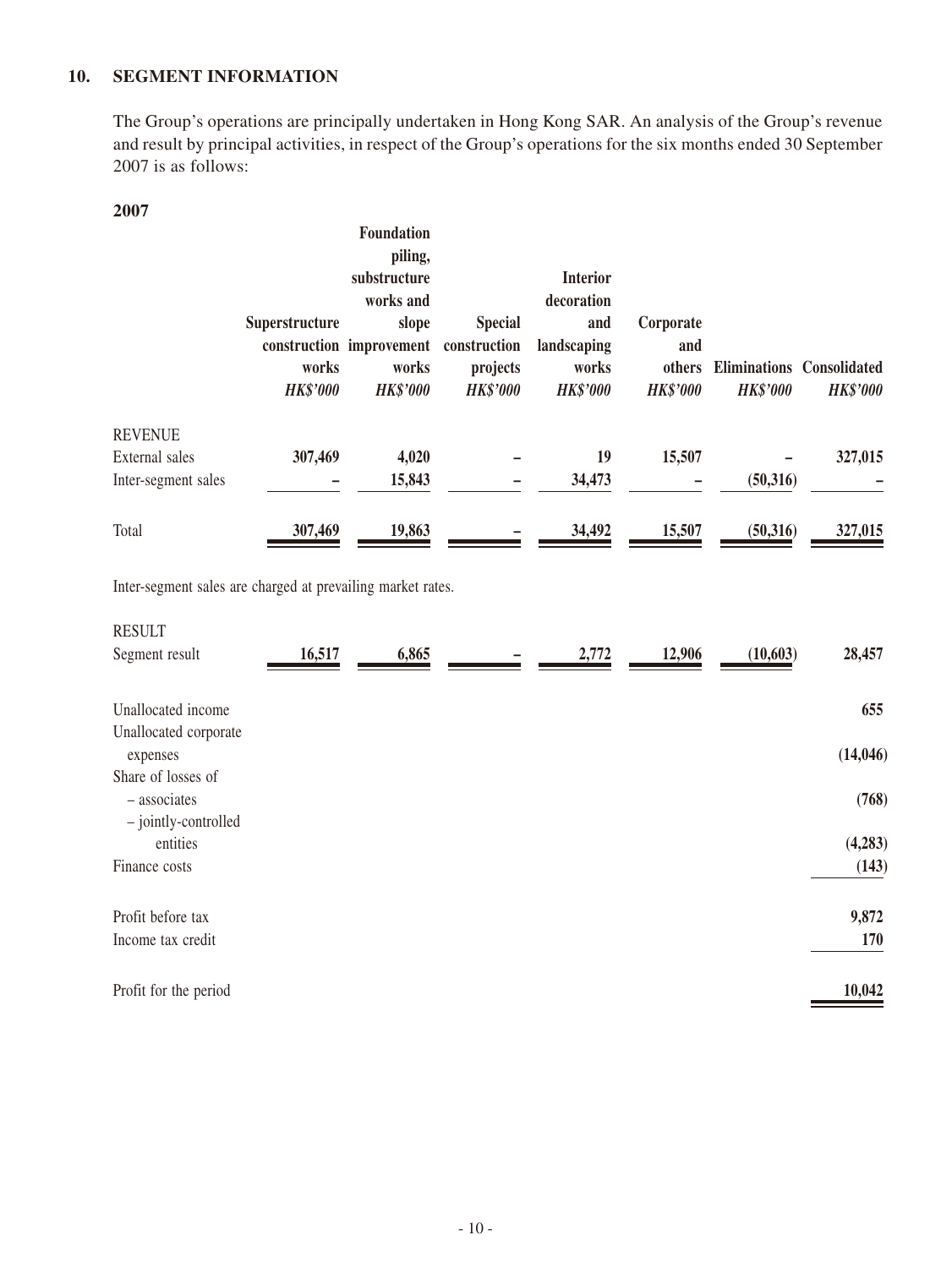## **10. Segment information** *(Continued)*

2006

– jointly-controlled

|                                                             |                | Foundation<br>piling, |              |             |           |              |              |
|-------------------------------------------------------------|----------------|-----------------------|--------------|-------------|-----------|--------------|--------------|
|                                                             |                | substructure          |              | Interior    |           |              |              |
|                                                             |                | works and             |              | decoration  |           |              |              |
|                                                             | Superstructure | slope                 | Special      | and         | Corporate |              |              |
|                                                             | construction   | improvement           | construction | landscaping | and       |              |              |
|                                                             | works          | works                 | projects     | works       | others    | Eliminations | Consolidated |
|                                                             | HK\$'000       | HK\$'000              | HK\$'000     | HK\$'000    | HK\$'000  | HK\$'000     | HK\$'000     |
| <b>REVENUE</b>                                              |                |                       |              |             |           |              |              |
| External sales                                              | 175,911        | 19,854                | 1,653        | 11,810      | 17,750    |              | 226,978      |
| Inter-segment sales                                         |                | 167                   |              | 22,471      |           | (22, 638)    |              |
|                                                             |                |                       |              |             |           |              |              |
| Total                                                       | 175,911        | 20,021                | 1,653        | 34,281      | 17,750    | (22, 638)    | 226,978      |
|                                                             |                |                       |              |             |           |              |              |
| Inter-segment sales are charged at prevailing market rates. |                |                       |              |             |           |              |              |
| <b>RESULT</b>                                               |                |                       |              |             |           |              |              |
| Segment result                                              | 7,075          | 32,303                | (1,984)      | 7,871       | 9,216     | (8,345)      | 46,136       |
|                                                             |                |                       |              |             |           |              |              |
| Unallocated income                                          |                |                       |              |             |           |              | 500          |
| Unallocated corporate                                       |                |                       |              |             |           |              |              |
| expenses                                                    |                |                       |              |             |           |              | (39, 587)    |
| Share of losses/                                            |                |                       |              |             |           |              |              |
| (profits) of                                                |                |                       |              |             |           |              |              |
| - associates                                                |                |                       |              |             |           |              | (322)        |

 entities 1,122 Finance costs (500)

Profit before tax 7,349 Income tax expense (511)

Profit for the period **6,838 10**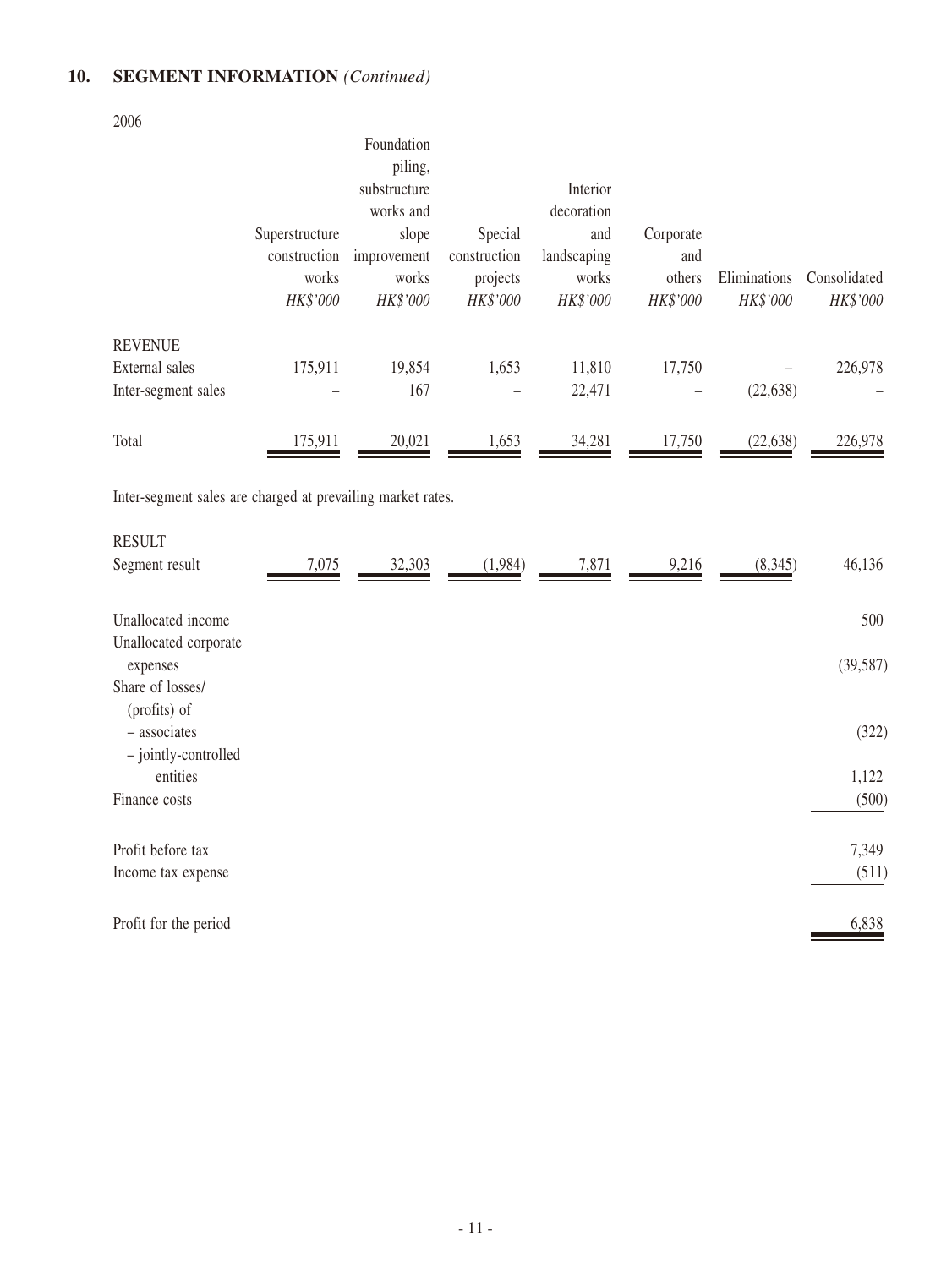#### **11. Operating leases**

#### **The Group as lessee**

At balance sheet date, the Group and the Company had commitments for future minimum lease payments under non-cancelable operating leases which fall due as follows:

|                 | 30 September    | 31 March  |
|-----------------|-----------------|-----------|
|                 | 2007            | 2007      |
|                 | (Unaudited)     | (Audited) |
|                 | <b>HK\$'000</b> | HK\$'000  |
| Within one year | 84              | 28        |

Save as disclosed above, there was no material change in the Group's commitments as compared to the most recent published annual report.

### **12. Pledge of assets**

At 30 September 2007, the Group's assets were pledged as follows:

- (i) pledged deposits of approximately amounted HK\$16,675,000 of the Group;
- (ii) legal charges over the Group's leasehold land and buildings situated in Hong Kong, with carrying values of approximately HK\$9,750,000; and
- (iii) legal charges over the Group's investment property situated in Hong Kong, with carrying value of approximately HK\$4,800,000.

#### **13. Issue and redeem of convertible note**

On 7 May 2007, the Company entered into a conditional subscription agreement (the "Note Subscription Agreement") with Best Time International Limited in respect of the subscription of convertible note (the "Note") with an aggregate principal amount of HK\$15,000,000. The Note is interest-bearing at the rate of 1% per annum on the outstanding principal amount of the Note from its date of issue to the maturity date which is the second anniversary from the date of issue of the Note (the "Maturity Date"). The Note is convertible at the option of the Subscriber at a conversion price of HK\$1.50 per ordinary share at any time after the date of issue of the Note and up to the Maturity Date. On 29 August 2007, the Note are redeemed at the principal amount of HK\$15,000,000. No interest expenses on this redemption incurred.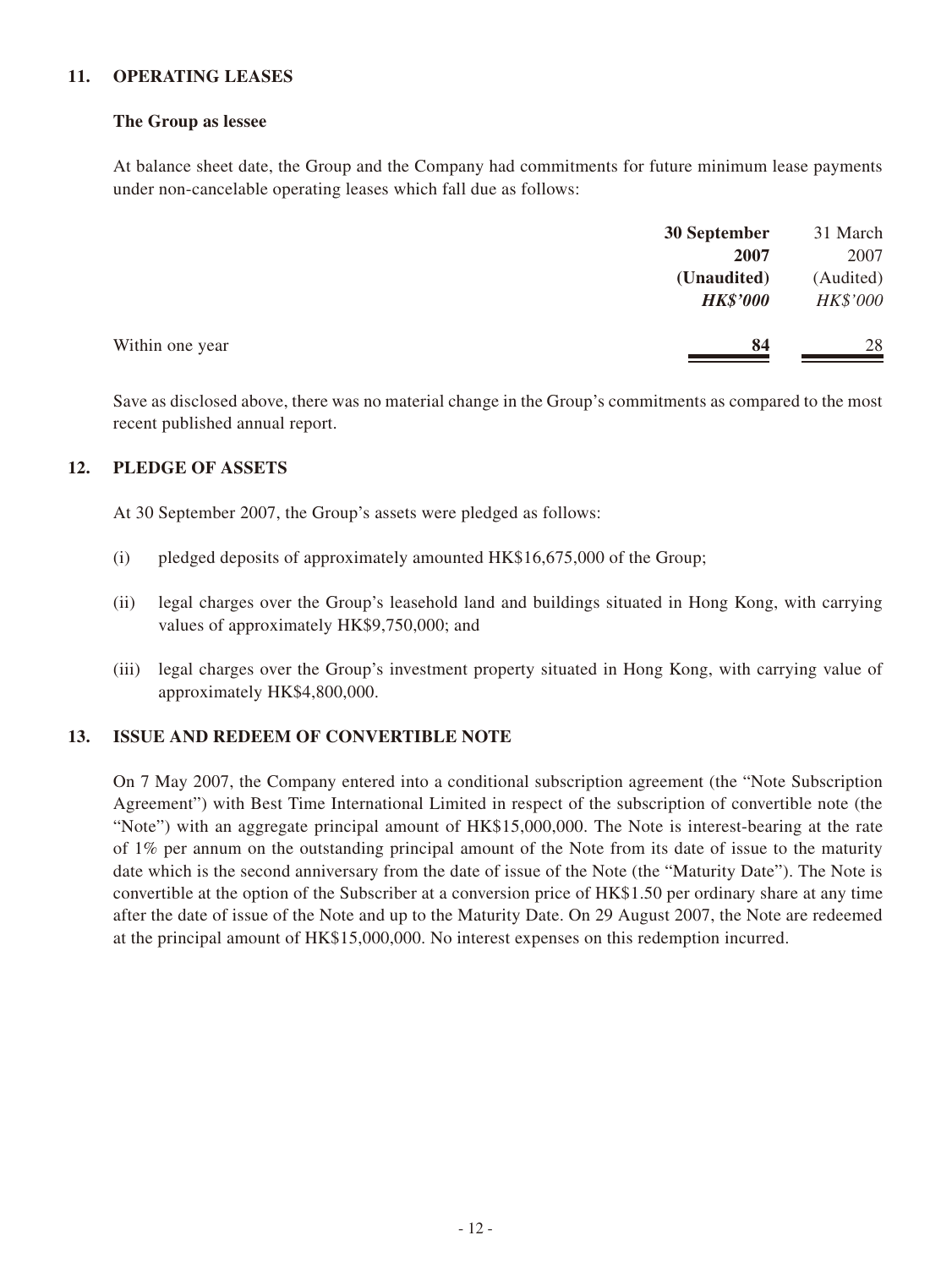## **MANAGEMENT DISCUSSION AND ANALYSIS**

## **BUSINESS REVIEW**

During the period under review, the Group has recorded a turnover of HK\$327 million which represents a 44.07% increase compared with the turnover recorded in the corresponding period of last year. The Group recorded a net profit from ordinary activities attributable to equity holders of approximately HK\$10.04 million compared with a net profit from ordinary activities attributable to equity holders of approximately HK\$5.6 million for the corresponding period of last year.

## **Construction and Building**

The construction and building contracts secured in the first half of the financial year include the Astounding Asia at Ocean Park, an industrial development at No.37-39 Wing Hong Street and two minor contracts for an international theme park. The aggregate value of contracts secured during the period was approximately HK\$376 million.

As regards completed projects, the Group has satisfactorily completed the contract for the renovation works contract for Windsor House at Causeway Bay, the refurbishment contract for Silvercord at Canton Road and a foundation works contract at Tai Yip Street, Kwun Tong.

## **Wastewater Treatment**

With the view of counter-balancing the cyclical construction incomes and leveraging on our construction expertise; the Group, through a jointly-controlled entity, has undertaken a 130,000m<sup>3</sup>/day wastewater treatment TOT/BOT (Transfer-Operate-Transfer/Build-Operate-Transfer) contract in Zhuhai, China with one of the world's leading water operators. All construction works have been completed and the ongoing operation has been smooth. It is expected that the TOT/BOT contract will provide long-term steady incomes to the Group. The Group will capitalize on this valuable experience and expertise gained by seeking other water projects in China should appropriate opportunities arise.

## **Property Development**

During the period under review, the Group, through an associated company, continues to participate in the property development project at No.111 King Lam Street, Kowloon for an office building development. Construction works have been completed and Occupation Permit was obtained in early 2007. Certificate of Compliance from the Government has also been issued. It is expected that this property development will generate reasonable profits and steady income to the Group.

The Group, through another associated company, continues to participate in the property development at Kowloon Bay for an office building development. The foundation work has been completed and the superstructural works have just commenced with anticipated completion in early 2009.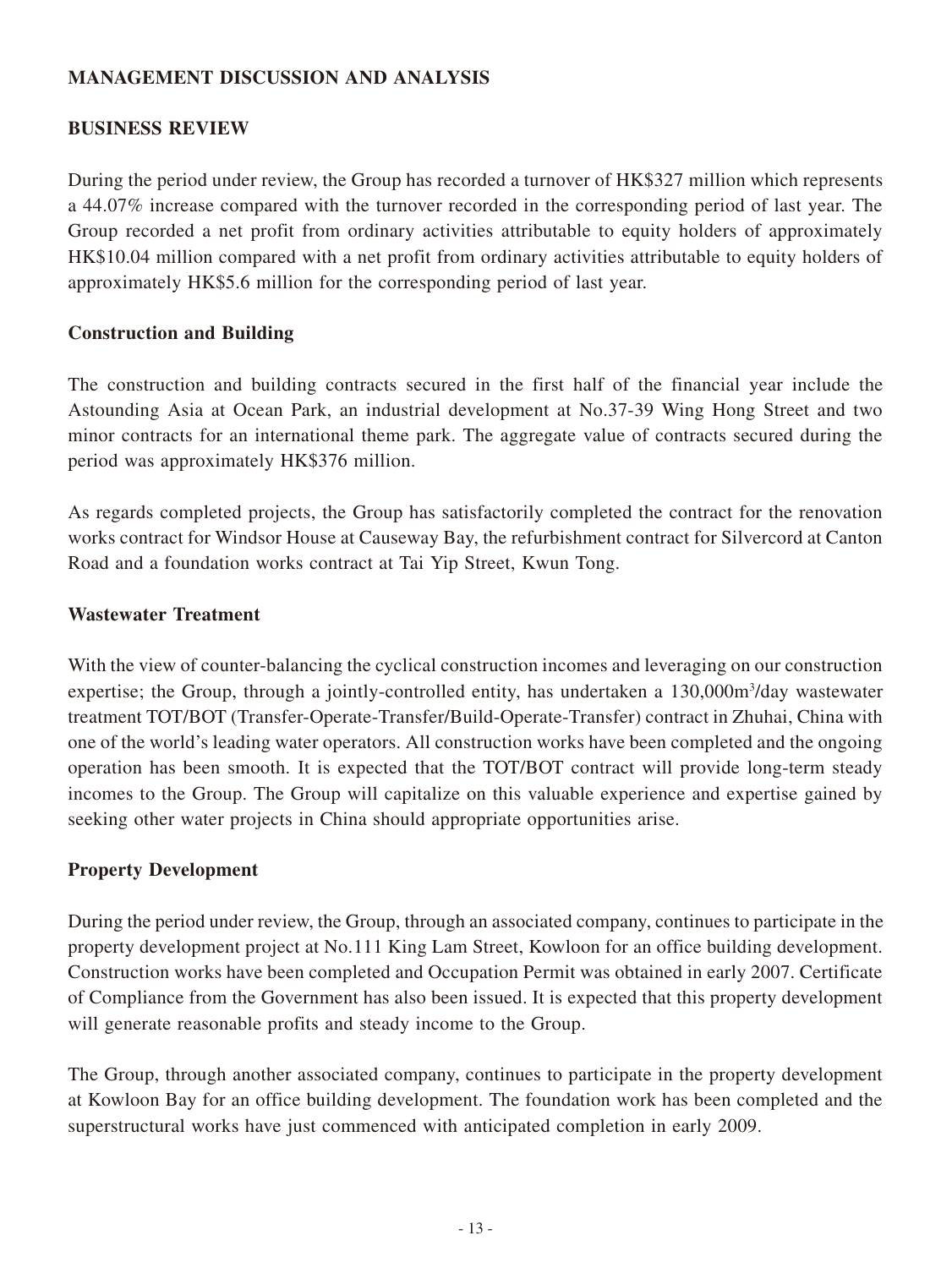## **PROSPECTS**

Looking ahead, in the medium term, it is anticipated that construction market in both the private and public sectors will steadily recover in tandem with Hong Kong's rising economic activities and the recent government commitment to increase public expenditure in the infrastructure in the coming financial years. In the short term, as a result of the growing trend of the property prices, the construction market arising from property development projects will continue to pick up steadily. The Group will focus on the high-end and professional construction markets, in particular the leisure areas like theme parks and institutional works. The Group will also continue to adopt a prudent tendering approach and to increase competitiveness by consolidation of the operations.

In China, with the experience of the wastewater treatment plant in Zhuhai, the Group will prudently explore new investment opportunities.

In Hong Kong, the Group will concentrate on a few other areas on top of the traditional construction activities. Hypsos Leisure Asia Limited, an associated company established with two European partners, has been actively tendering for works in the leisure construction markets and it is expected that new projects in this area are forthcoming.

The Group anticipates to evolve gradually from a traditional low-value construction group to a diversified conglomerate comprising construction, property development, environmental engineering and investment, and high-value specialist construction in various areas related to leisure markets.

## **LIQUIDITY AND FINANCIAL RESOURCES**

As at 30 September 2007, the Group had total outstanding borrowings of approximately HK\$3,155,000, comprising secured interest-bearing bank borrowings repayable (i) within one year of approximately HK\$868,000 and (ii) repayable over one year of approximately HK\$2,287,000.

The Group's banking facilities were supported by (1) legal charges over the Group's leasehold land and buildings, which are all situated in Hong Kong, with carrying value of approximately HK\$9,750,000, (2) legal charges over the Group's investment property, which is situated in Hong Kong, with carrying value of approximately HK\$4,800,000, (3) pledged deposits of approximately HK\$16,675,000 and (4) corporate guarantees from the Company and certain subsidiaries of the Company.

The Group's gearing ratio as at 30 September 2007 was 0.011 (31 March 2007: 0.014), calculated based on the Group's total outstanding borrowings of HK\$3,155,000 (31 March 2007: HK\$3,504,000) over the Group's total assets of HK\$281,706,000 (31 March 2007: HK\$250,588,000). The Group continues to adopt a policy of dealing principally with clients with whom the Group has enjoyed a long working relationship, so as to minimize risks in its business.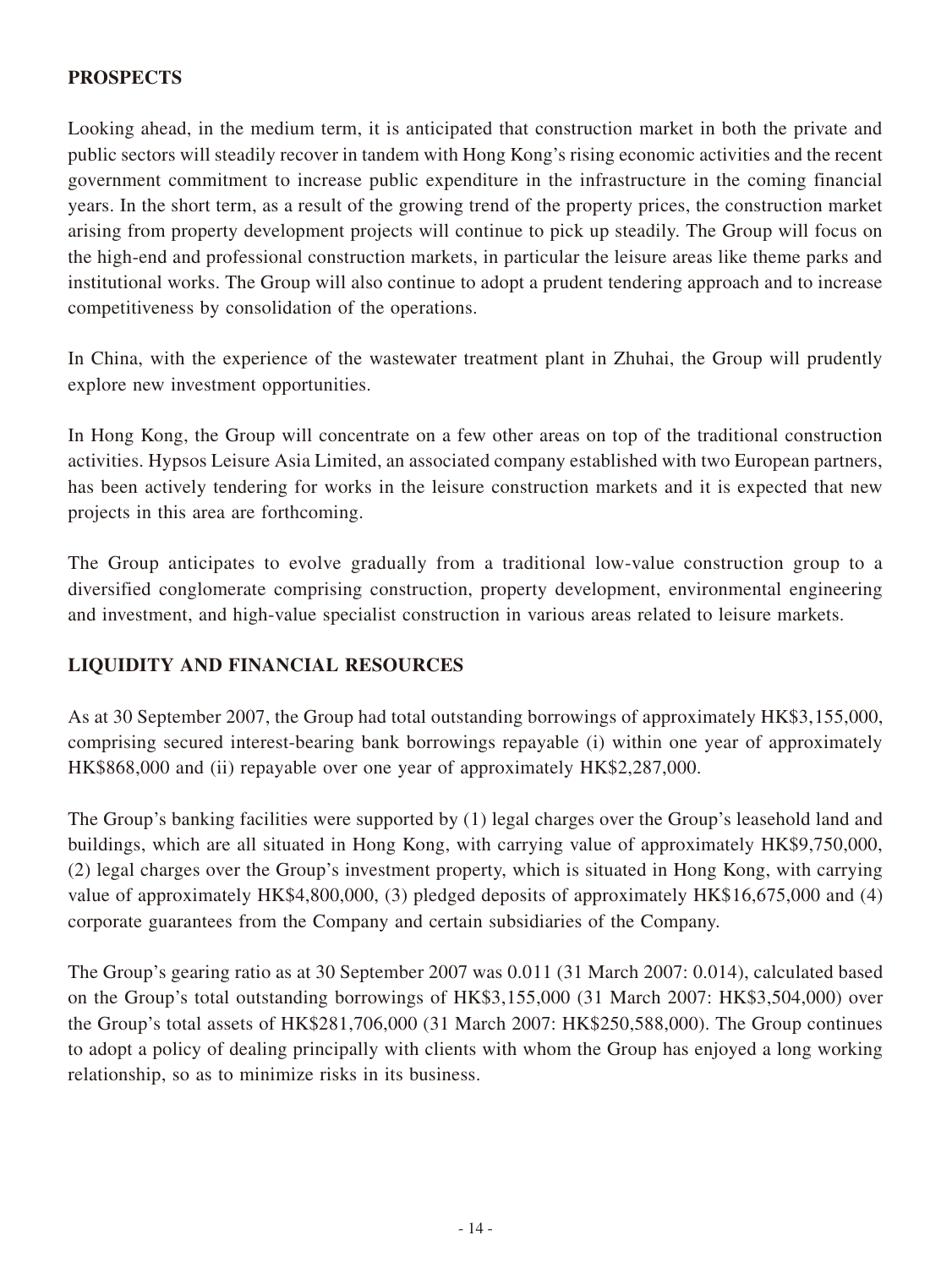## **EMPLOYEES**

As at 30 September 2007, the total number of employees, excluding workers under exclusive subcontracting arrangement, of the Group was approximately 200. Performance of the staff is normally reviewed on an annual basis with adjustment compatible to the market. There is no material change in the information as compared to the most recently published annual report.

## **EXPOSURE TO FLUCTUATIONS IN EXCHANGE RATES**

Since the functional currencies of the Group's operations are mainly Hong Kong dollars, United States dollars and Renminbi, the Directors consider that the potential foreign exchange exposure of the Group during the six months ended 30 September 2007 is limited.

## **PURCHASE, SALE OR REDEMPTION OF SECURITIES**

Neither the Company nor any of its subsidiaries, purchased, redeemed or sold any of the Company's listed securities during the period ended 30 September 2007.

## **CORPORATE GOVERNANCE PRACTICES**

## **Audit Committee**

The Company has established an audit committee with written terms of reference based on the guidelines recommended by the Hong Kong Institute of Certified Public Accountants and the mandatory provisions as set out in the code provisions of the Code on Corporate Governance Practices as set out in Appendix 14 of the Listing Rules. The audit committee comprises three independent non-executive Directors, Mr. Wong Lit Chor, Alexis, Dr. Leung Wai Cheung and Mr. Lo Ka Wai. The primary duties of the audit committee are to review and supervise the financial reporting process and internal control procedures of the Group, and to review the Company's annual and interim reports.

The audit committee has also reviewed the Group's unaudited results for the six months ended 30 September 2007.

### **Directors' Securities Transactions**

The Company has established written guidelines for required standard of dealings in securities by Directors of the Company. The Company confirms that, having made specific enquiry of all Directors, all Directors confirmed that they have complied with the required standard of dealings with respect to the securities dealing of the Company.